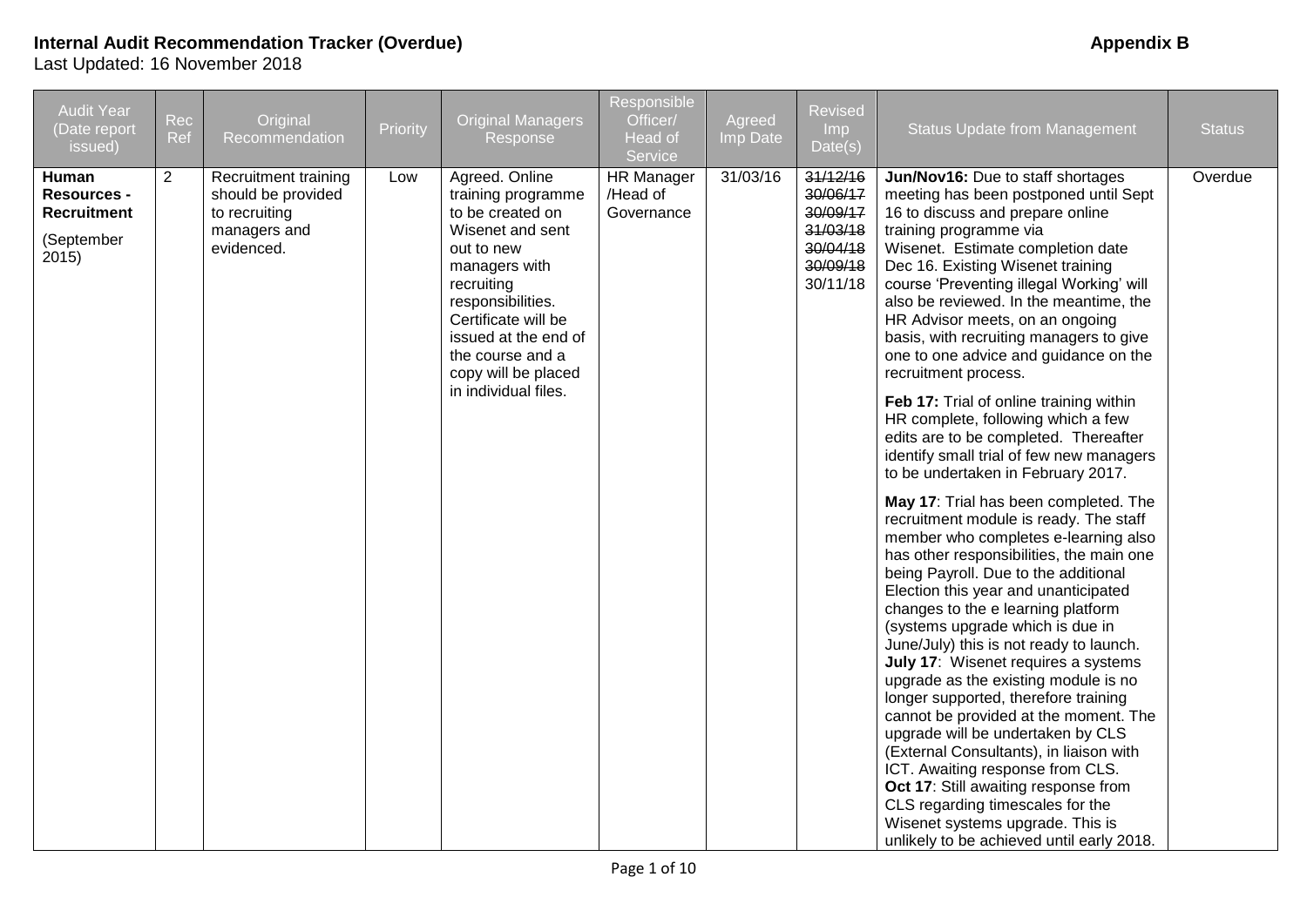| <b>Audit Year</b><br>(Date report<br>issued)                 | Rec<br>Ref     | Original<br>Recommendation                                                                                                                                        | Priority | <b>Original Managers</b><br>Response                                                   | Responsible<br>Officer/<br>Head of<br>Service                              | Agreed<br>Imp Date | Revised<br>Imp<br>Date(s)                    | <b>Status Update from Management</b>                                                                                                                                                                                                                                                                                                                                                                                                                                                                                                                                                                                                                                                                                                     | <b>Status</b> |
|--------------------------------------------------------------|----------------|-------------------------------------------------------------------------------------------------------------------------------------------------------------------|----------|----------------------------------------------------------------------------------------|----------------------------------------------------------------------------|--------------------|----------------------------------------------|------------------------------------------------------------------------------------------------------------------------------------------------------------------------------------------------------------------------------------------------------------------------------------------------------------------------------------------------------------------------------------------------------------------------------------------------------------------------------------------------------------------------------------------------------------------------------------------------------------------------------------------------------------------------------------------------------------------------------------------|---------------|
|                                                              |                |                                                                                                                                                                   |          |                                                                                        |                                                                            |                    |                                              | Feb 18: CLS have updated parts of the<br>system and it was anticipated this<br>would progress further in quarter 4.<br>Ilearn (new name for Wisenet) has<br>been impacted by CLS elements still<br>outstanding and unexpected and<br>unavoidable staff absence.<br>May 18: HR focus has been to deliver<br>e-learning training for GDPR to all staff<br>prior to 25 <sup>th</sup> May. The upgrade required<br>for the e-learning IT system has been<br>completed. Mandatory training courses<br>are under review to ensure compliance<br>with GDPR requirements. Following<br>review the training programme will be<br>published for employees to complete.<br>Oct 18: The course has been finalised<br>and has been through pilot with |               |
|                                                              |                |                                                                                                                                                                   |          |                                                                                        |                                                                            |                    |                                              | management support in October, some<br>slight changes have been<br>recommended. Due to pre booked<br>annual leave and competing<br>commitments within the HR team this is<br>expected to be finalised in November<br>2018 for internal publication                                                                                                                                                                                                                                                                                                                                                                                                                                                                                       |               |
| <b>External Data</b><br><b>Transfers</b><br>December<br>2016 | 2 <sub>b</sub> | Management should<br>ensure that<br>adequate data<br>sharing protocols/<br>information sharing<br>agreements are in<br>place for Veolia and<br>Kier Harlow. (HTS) | Medium   | Agreed.<br>$Veolia -$<br>Environment and<br>Licensing Manager/<br><b>Head of Place</b> | Veolia-<br>Environment<br>and<br>Licensing<br>Manager/<br>Head of<br>Place | 31/12/16           | 01/07/17<br>31/12/17<br>30/07/18<br>31/01/19 | May 17: The Environment & Licensing<br>Manager has drafted a data sharing<br>agreement between Veolia and Harlow<br>Council, setting out the principles for<br>data sharing in connection with the<br>waste and recycling contract, to ensure<br>compliance with the Data Protection<br>Act. The draft agreement has been<br>approved by the Assistant Solicitor and<br>sent to Veolia. Awaiting response.<br>July 17: No response has yet been                                                                                                                                                                                                                                                                                          | Overdue       |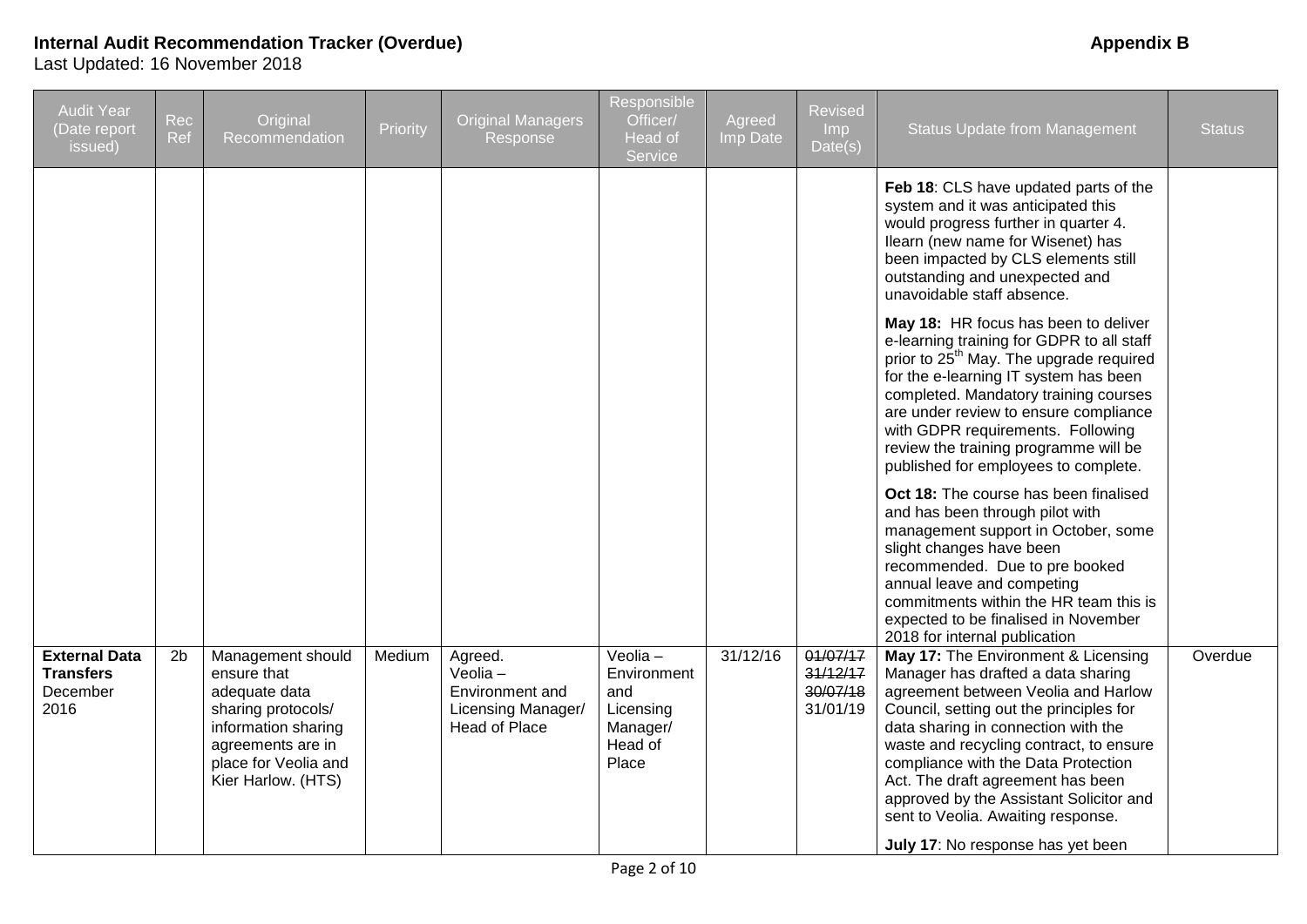| <b>Audit Year</b><br>(Date report<br>issued) | Rec<br>Ref | Original<br>Recommendation | Priority | <b>Original Managers</b><br>Response | Responsible<br>Officer/<br>Head of<br>Service | Agreed<br>Imp Date | <b>Revised</b><br>Imp<br>Date(s) | <b>Status Update from Management</b>                                                                                                                                                                                                                                                                                                                                                                                                                                                                                                              | <b>Status</b> |
|----------------------------------------------|------------|----------------------------|----------|--------------------------------------|-----------------------------------------------|--------------------|----------------------------------|---------------------------------------------------------------------------------------------------------------------------------------------------------------------------------------------------------------------------------------------------------------------------------------------------------------------------------------------------------------------------------------------------------------------------------------------------------------------------------------------------------------------------------------------------|---------------|
|                                              |            |                            |          |                                      |                                               |                    |                                  | received from Veolia. This may be<br>because the Veolia management team<br>are engaged in bidding for the<br>replacement contract. Nonetheless the<br>Environment & Licensing Manager has<br>written to the General Manager for<br>domestic contracts at Veolia requesting<br>an update on the proposed data<br>sharing agreement. Data Sharing<br>protocols/agreements form part of the<br>current waste service discharged by<br>Veolia and are included in the new<br>tender process to select a new waste<br>management partner in early 2018 |               |
|                                              |            |                            |          |                                      |                                               |                    |                                  | Oct 17: Veolia has responded with<br>several queries and requests for<br>additional information. Negotiations are<br>in progress and the agreement should<br>be completed by December.                                                                                                                                                                                                                                                                                                                                                            |               |
|                                              |            |                            |          |                                      |                                               |                    |                                  | Feb 18: Veolia has been reminded<br>they are required to complete the data<br>sharing agreement for GDPR<br>compliance purposes. The contract<br>specification for the new waste contract<br>includes a requirement for data sharing<br>protocols/agreements between the<br>Council and the successful contractor.                                                                                                                                                                                                                                |               |
|                                              |            |                            |          |                                      |                                               |                    |                                  | May 18: The main focus has been to<br>prepare for the procurement of the<br>waste and recycling contract, including<br>agreeing the extension of the existing<br>waste contract with Veolia. The data<br>sharing agreement has therefore not<br>been signed. Veolia will be reminded of<br>the requirement to sign the data<br>sharing agreement to ensure                                                                                                                                                                                        |               |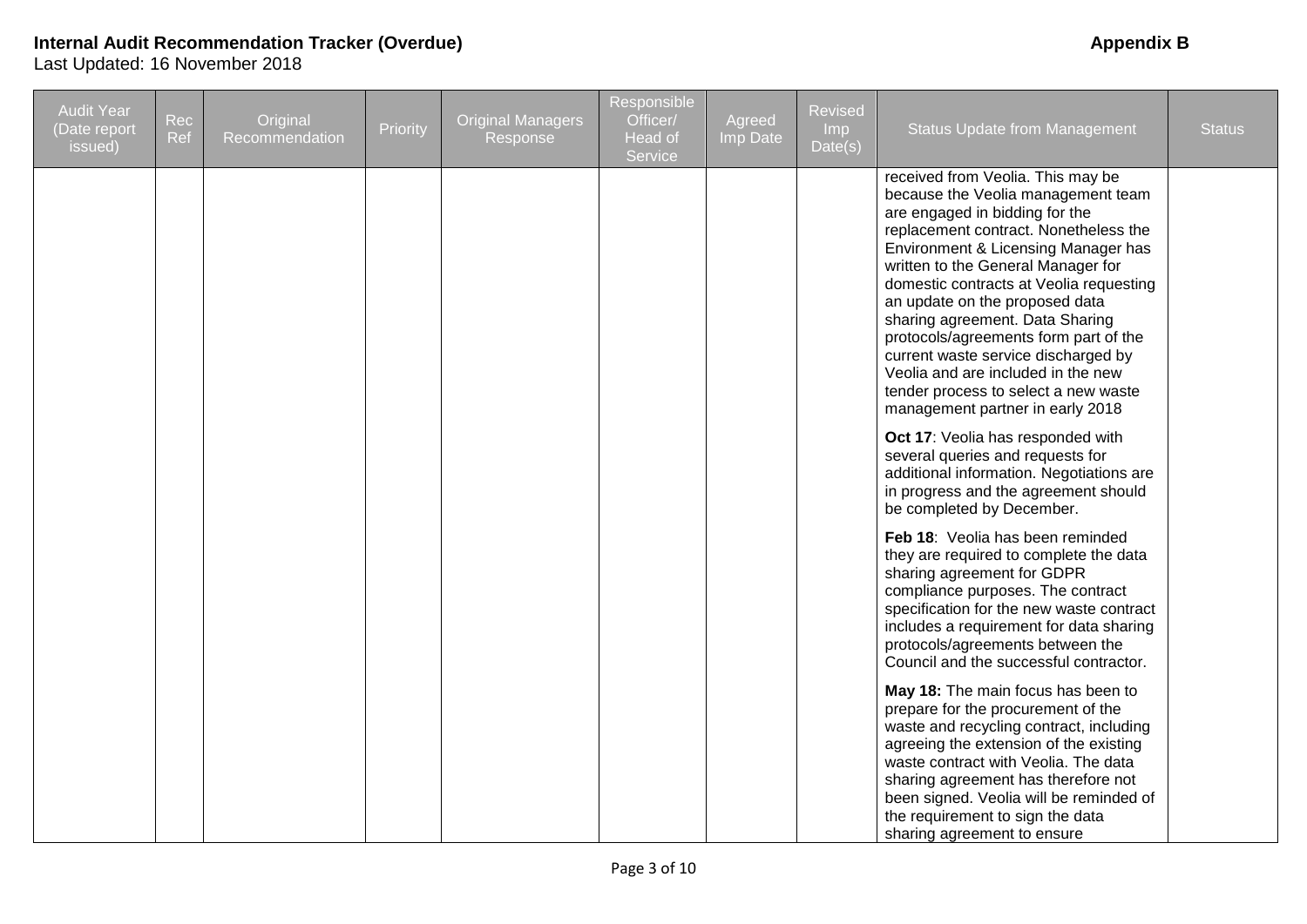| <b>Audit Year</b><br>Date report<br>issued) | Rec<br>Ref | Original<br>Recommendation | Priority | <b>Original Managers</b><br>Response                          | <b>Responsible</b><br>Officer/<br>Head of<br>Service | Agreed<br>Imp Date | <b>Revised</b><br>Imp<br>Date(s) | <b>Status Update from Management</b>                                                                                                                                                                                                                                                                                                                                                                                                                                                                            | <b>Status</b> |
|---------------------------------------------|------------|----------------------------|----------|---------------------------------------------------------------|------------------------------------------------------|--------------------|----------------------------------|-----------------------------------------------------------------------------------------------------------------------------------------------------------------------------------------------------------------------------------------------------------------------------------------------------------------------------------------------------------------------------------------------------------------------------------------------------------------------------------------------------------------|---------------|
|                                             |            |                            |          |                                                               |                                                      |                    |                                  | compliance with GDPR. In mitigation,<br>limited personal data is shared with the<br>waste contractor. On target for<br>completion in July.                                                                                                                                                                                                                                                                                                                                                                      |               |
|                                             |            |                            |          |                                                               |                                                      |                    |                                  | <b>Oct 18: The Environment and</b><br>Licensing Manager has been in<br>correspondence with the newly<br>appointed Managing Director for<br>Municipal waste at Veolia, regarding<br>this. The draft sharing protocol is<br>agreed but certain specifics such as the<br>identities of officers within Veolia must<br>be identified. Veolia will contact the<br>Environment and Licensing Manager in<br>the near future with the identity of their<br>team members who will be responsible<br>for completing this. |               |
|                                             |            |                            |          | Agreed.<br>Kier Harlow/(HTS) -<br><b>Assistant Solicitor/</b> | $(HTS) -$<br>Assistant<br>Solicitor/                 | 01/02/17           | 25/05/18<br>31/01/19             | The Council has made completion of<br>and adherence to the Data Sharing<br>Protocol, a contract term, and so the<br>contract cannot be signed off until this<br>is in place. Therefore, this is expected<br>to be completed by January 2019.<br>May 2017: All information sharing<br>processes and policies are being<br>reviewed to ensure compliance with the                                                                                                                                                 | Overdue       |
|                                             |            |                            |          | Head of<br>Governance                                         | Head of<br>Governance                                |                    |                                  | GDPR.<br>July 17: Internal and external resource<br>has been allocated to this work, which<br>has commenced.                                                                                                                                                                                                                                                                                                                                                                                                    |               |
|                                             |            |                            |          |                                                               |                                                      |                    |                                  | Oct 17: HTS has been informed they<br>will need to appoint a DPO and have<br>privacy notices etc. in place. A meeting<br>is to be arranged to meet with HTS to<br>go through what they data they receive<br>and what they do with it, to determine if                                                                                                                                                                                                                                                           |               |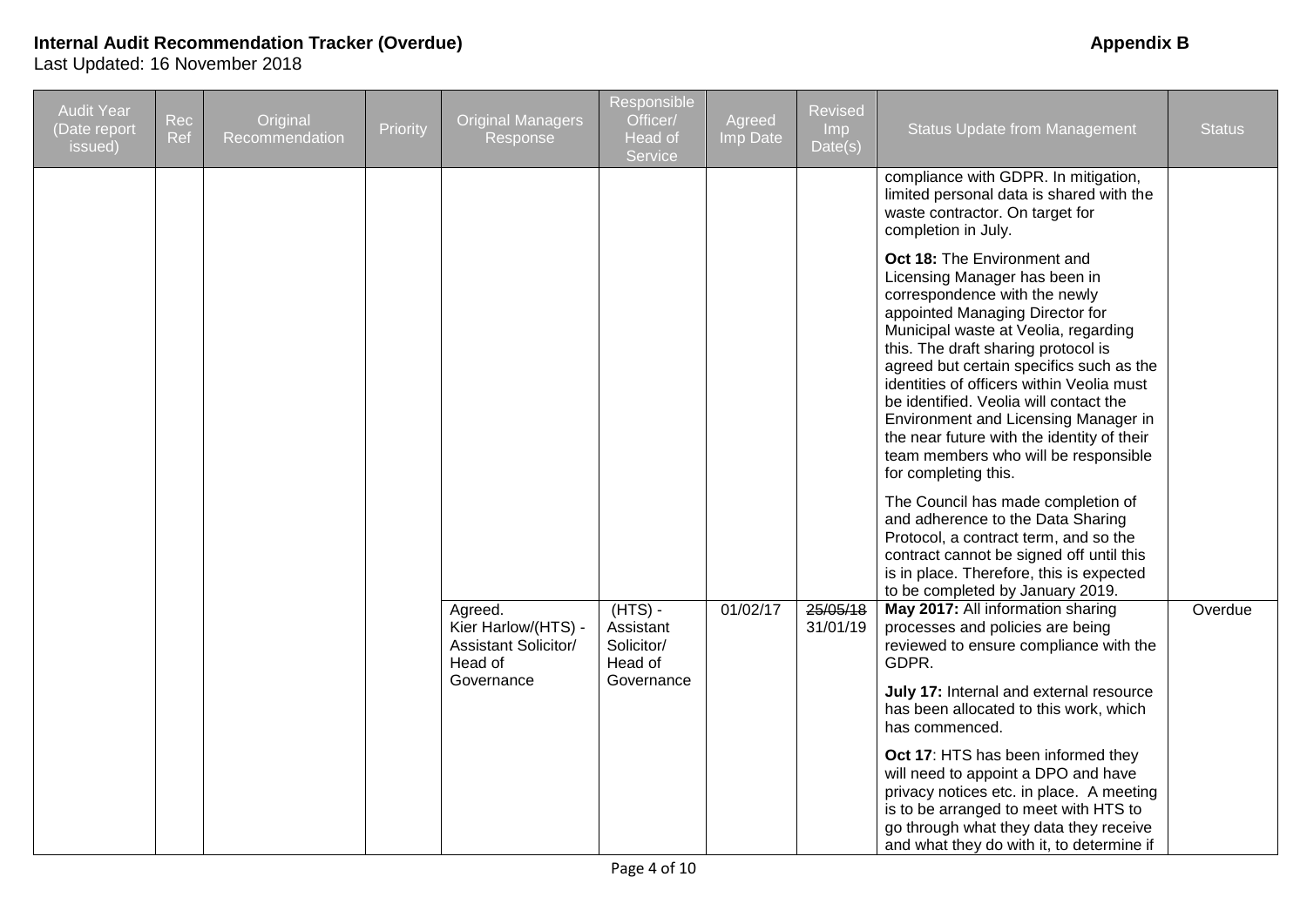| <b>Audit Year</b><br>Date report<br>issued) | Rec<br>Ref | Original<br>Recommendation                                                                                                                     | Priority | <b>Original Managers</b><br>Response                                                                                                                                                                                               | <b>Responsible</b><br>Officer/<br>Head of<br>Service                                                        | Agreed<br>Imp Date   | Revised<br>Imp<br>Date(s) | <b>Status Update from Management</b>                                                                                                                                                                                                                                                                                                                     | <b>Status</b> |
|---------------------------------------------|------------|------------------------------------------------------------------------------------------------------------------------------------------------|----------|------------------------------------------------------------------------------------------------------------------------------------------------------------------------------------------------------------------------------------|-------------------------------------------------------------------------------------------------------------|----------------------|---------------------------|----------------------------------------------------------------------------------------------------------------------------------------------------------------------------------------------------------------------------------------------------------------------------------------------------------------------------------------------------------|---------------|
|                                             |            |                                                                                                                                                |          |                                                                                                                                                                                                                                    |                                                                                                             |                      |                           | they are data controllers [which they<br>will be in some incidents] or data<br>processors.                                                                                                                                                                                                                                                               |               |
|                                             |            |                                                                                                                                                |          |                                                                                                                                                                                                                                    |                                                                                                             |                      |                           | Feb 18: Data sharing mapping has<br>commenced for HTS and terms and<br>conditions for Data Sharing agreements<br>for both HTS and Veolia have been<br>drafted.                                                                                                                                                                                           |               |
|                                             |            |                                                                                                                                                |          |                                                                                                                                                                                                                                    |                                                                                                             |                      |                           | May 18: There is a data sharing<br>protocol on the infonet which is to be<br>used as a template for all contracts that<br>process personal data. These will be<br>published both on the HDC web and<br>the WEISF portal to show compliance<br>with GDPR.                                                                                                 |               |
|                                             |            |                                                                                                                                                |          |                                                                                                                                                                                                                                    |                                                                                                             |                      |                           | Oct 18: A draft variation deed for the<br>Services Agreement between the<br>Council and HTS is now in final form<br>and can be signed containing all GDPR<br>Information Sharing obligations<br>between the Parties. In addition, draft<br>protocols for information governance<br>have been provided to the HTS<br>Contract Administrator.              |               |
| Playhouse<br>(2017/18)<br>October 2017      | 5          | Liaise directly with<br>the insurance officer<br>to ensure the lists of<br>contents are<br>updated and an<br>accurate valuation is<br>reached. | Medium   | A meeting will be<br>arranged with the<br>Insurance and Risk<br>Manager and<br>identify who will be<br>best placed to carry<br>out the content<br>review due to the<br>time involved.<br>Carry out review of<br>2011 inventory and | Technical<br>and Projects<br>Manager<br>Community,<br>Leisure and<br>Cultural<br><b>Services</b><br>Manager | 30/11/17<br>01/04/18 | 30/12/18<br>31/01/19      | Feb 18: Meeting with the Council's<br>Insurance Manager originally<br>scheduled for February is to be<br>rearranged for March 18.<br>May 18: Meeting with insurance has<br>taken place and works are ongoing and<br>likely to be continued up to end of<br>2018.<br>Oct 18: Working with insurance to<br>obtain quotes for this work to be<br>completed. | Overdue       |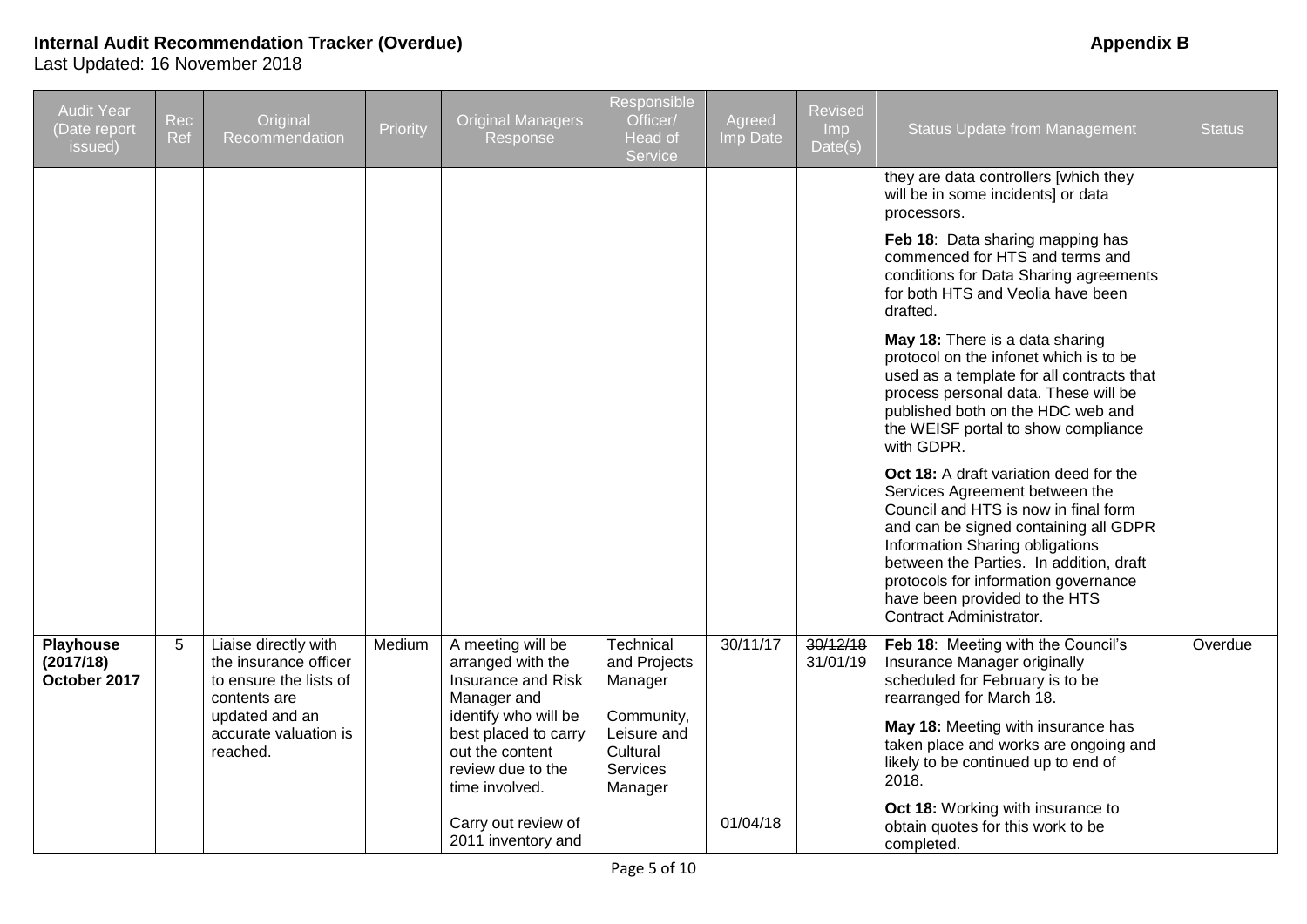| <b>Audit Year</b><br>(Date report<br>issued)       | Rec<br>Ref | Original<br>Recommendation                                                                                                                                                                                                                                                                                                                                                                                                                                                                                   | Priority | <b>Original Managers</b><br>Response                                                                                              | Responsible<br>Officer/<br>Head of<br>Service | Agreed<br>Imp Date | Revised<br><b>Imp</b><br>Date(s) | <b>Status Update from Management</b>                                                                                                                                                                  | <b>Status</b> |
|----------------------------------------------------|------------|--------------------------------------------------------------------------------------------------------------------------------------------------------------------------------------------------------------------------------------------------------------------------------------------------------------------------------------------------------------------------------------------------------------------------------------------------------------------------------------------------------------|----------|-----------------------------------------------------------------------------------------------------------------------------------|-----------------------------------------------|--------------------|----------------------------------|-------------------------------------------------------------------------------------------------------------------------------------------------------------------------------------------------------|---------------|
|                                                    |            |                                                                                                                                                                                                                                                                                                                                                                                                                                                                                                              |          | update accordingly.                                                                                                               |                                               |                    |                                  |                                                                                                                                                                                                       |               |
| <b>Creditors</b><br>(2017/18)<br><b>March 2018</b> | 3          | The Finance Team<br>should review the<br>live system<br>delegated<br>authorisation /<br>approval limits<br>against the manually<br>documented limits,<br>to check consistency<br>between the two<br>records. The system<br>should be updated<br>where appropriate<br>and evidenced.<br>If temporary<br>increases are<br>required to meet<br>operational needs,<br>the live system<br>should revert back to<br>the original<br>(Signatories Listing)<br>figure once the<br>increase is no longer<br>required. | Medium   | 1. The two sets of<br>records are being<br>standardised during<br>the process of<br>updating the<br>Authorised<br>Signatory List. | Systems<br>Team<br>Leader                     | 30/06/18           | 31/12/18                         | Oct 18: The two sets of records are<br>being standardised and will be<br>complete by December 2018.<br>Temporary increases are managed by<br>the Agresso "substitute" system and<br>are date limited. | Overdue       |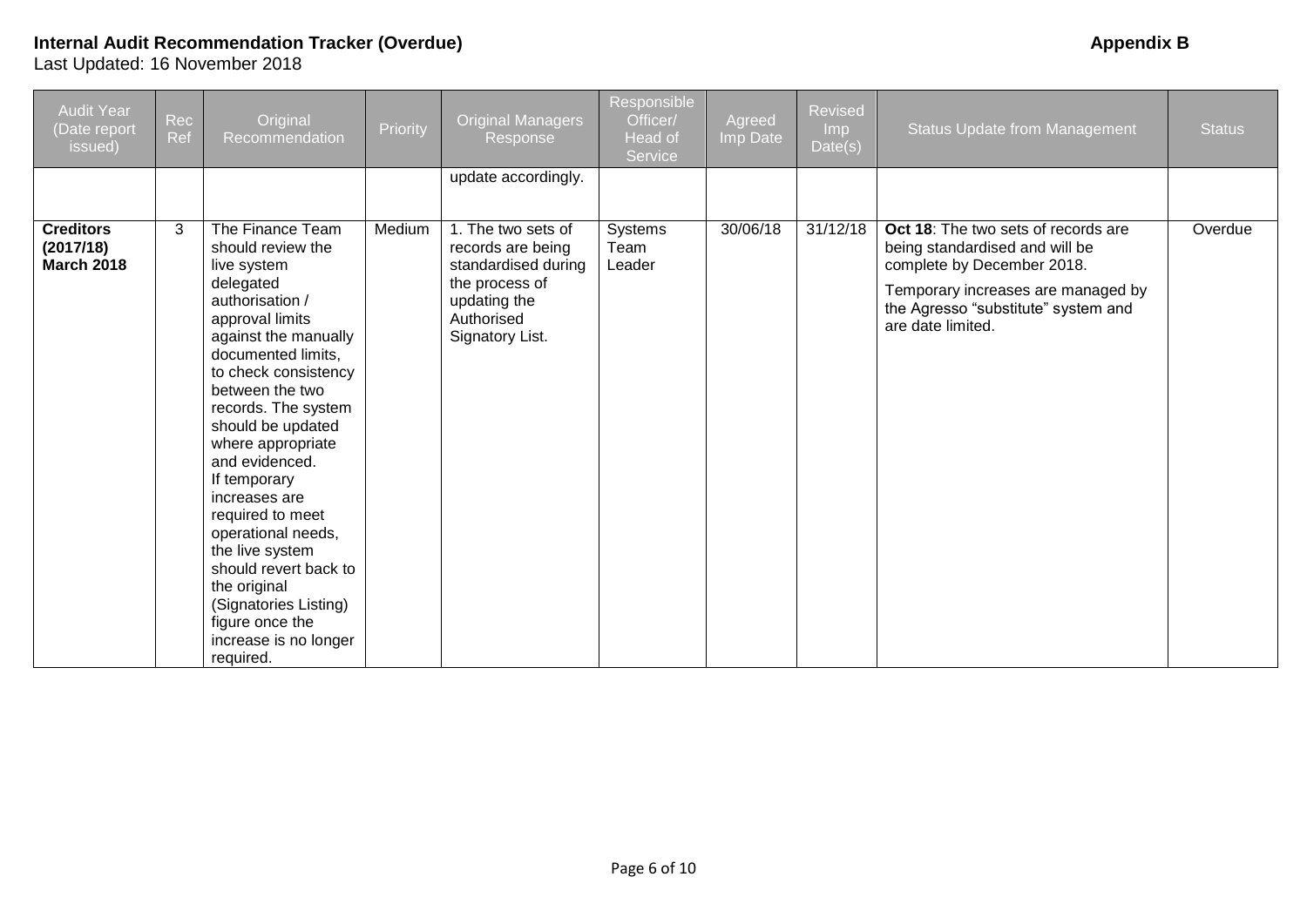| <b>Audit Year</b><br>(Date report<br>issued)                                                                                                                                             | Rec<br>Ref | Original<br>Recommendation                                                                                                                                                                                                             | Priority | <b>Original Managers</b><br>Response                                                                                                                                              | Responsible<br>Officer/<br>Head of<br>Service   | Agreed<br>Imp Date | Revised<br>Imp<br>Date(s) | <b>Status Update from Management</b>                                                                                                                                                                                                                                                                                                                                                                                                                                                 | <b>Status</b> |
|------------------------------------------------------------------------------------------------------------------------------------------------------------------------------------------|------------|----------------------------------------------------------------------------------------------------------------------------------------------------------------------------------------------------------------------------------------|----------|-----------------------------------------------------------------------------------------------------------------------------------------------------------------------------------|-------------------------------------------------|--------------------|---------------------------|--------------------------------------------------------------------------------------------------------------------------------------------------------------------------------------------------------------------------------------------------------------------------------------------------------------------------------------------------------------------------------------------------------------------------------------------------------------------------------------|---------------|
| <b>Harlow</b><br><b>Trading</b><br><b>Services</b><br>(Property and<br>Environment)<br><b>Limited</b><br><b>Contract</b><br>Payment<br><b>Mechanisms</b><br>(2017/18)<br><b>May 2018</b> | 1.1        | The performance<br>indicators within the<br>contract should be<br>reviewed to ensure<br>the Council's<br>requirements for<br>improved<br>efficiencies,<br>incentivised<br>performance and<br>value for money are<br>met.               | High     | A Board will be<br>created to drive this<br>forward, supported<br>by a series of Task<br>and Finish groups.<br>Governance<br>framework to be in<br>place by 30<br>September 2018. | Managing<br>Director (as<br>project<br>sponsor) | 30/09/18           | 31/12/18                  | Oct 18: Due to resourcing constraints<br>JPRM will be used as the vehicle to<br>drive the reviews of KPIs. Task and<br>finish groups established as<br>appropriate through the Shared<br>Operational Performance group.<br>A review of the datasheets for the<br>Major & Minor KPIs is underway via the<br>Contract Administrator as part of the<br>process to transfer HTS data to the<br>Council's InPhase system. Expected<br>completion: JFPR Q2 2018/19.                        | Overdue       |
|                                                                                                                                                                                          | 1.2        | The review of KPIs<br>should be identified<br>and managed as a<br>formal project with<br>appropriate<br>documentation and<br>timescales for each<br>KPI. The review of<br>individual KPIs<br>should be prioritised<br>on a risk basis. |          |                                                                                                                                                                                   |                                                 |                    | 31/03/19                  | <b>Oct 18:</b><br>In addition to paragraph 2 above, an in-<br>depth review of the indicators for each<br>service area has commenced with the<br>Environmental Services as part of the<br><b>Council's Environmental Improvement</b><br>Project. Environmental Services KPIs<br>to have been reviewed by end of<br>financial year. JPRM to discuss and<br>schedule the other service areas<br>following the lessons learnt from the<br>activities within the Environmental<br>stream. | Overdue       |
|                                                                                                                                                                                          | 1.3        | As part of the<br>review,<br>consideration should<br>be given on paying<br>HTS in arrears as<br>well as invoking<br>penalty clauses<br>where performance<br>is below<br>expectations.                                                  |          |                                                                                                                                                                                   |                                                 |                    | 31/03/20                  | Oct 18: The payment mechanism to be<br>included in the Best Value Review of<br>the contract as per Cabinet report of<br>September 2015.                                                                                                                                                                                                                                                                                                                                              | Overdue       |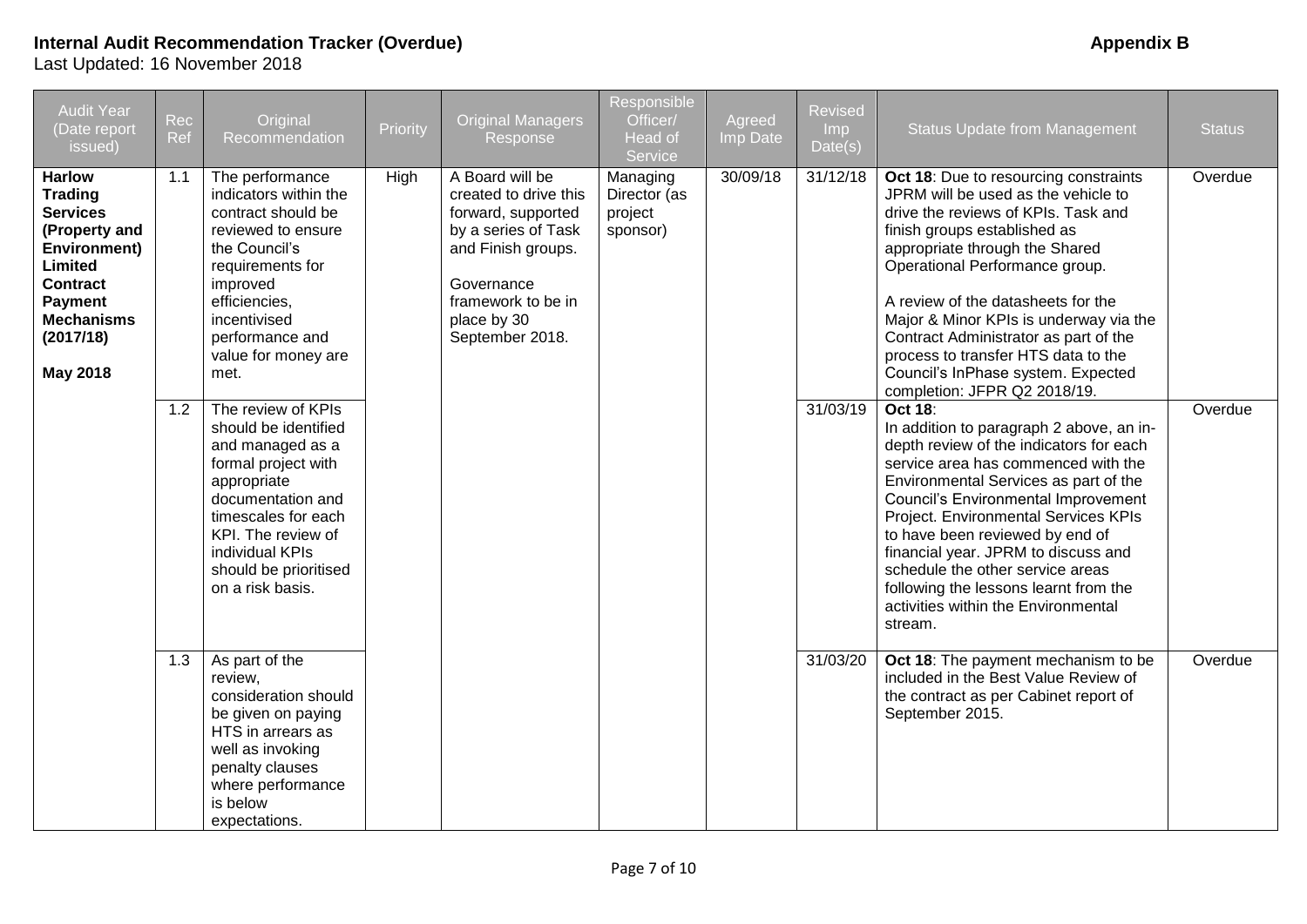| <b>Audit Year</b><br>(Date report<br>issued)                                                                                                                                      | Rec<br>Ref | Original<br>Recommendation                                                                                                                                                                                                           | Priority | <b>Original Managers</b><br>Response                                      | Responsible<br>Officer/<br>Head of<br><b>Service</b> | Agreed<br>Imp Date | <b>Revised</b><br>I <sub>mp</sub><br>Data(s) | <b>Status Update from Management</b>                                                                                                                                                                                                    | <b>Status</b> |
|-----------------------------------------------------------------------------------------------------------------------------------------------------------------------------------|------------|--------------------------------------------------------------------------------------------------------------------------------------------------------------------------------------------------------------------------------------|----------|---------------------------------------------------------------------------|------------------------------------------------------|--------------------|----------------------------------------------|-----------------------------------------------------------------------------------------------------------------------------------------------------------------------------------------------------------------------------------------|---------------|
|                                                                                                                                                                                   | 1.4        | A sample of<br>indicators used for<br>performance<br>reporting should be<br>selected periodically<br>by the Council for<br>HTS to provide<br>assurance and verify<br>the integrity of<br>information used to<br>report performance.  |          |                                                                           |                                                      |                    | 30/11/18                                     | Oct 18: A report for approval by SMB to<br>be received in November setting out<br>programme for indicator sampling for<br>the remainder of initial 5 year contract<br>period (up to 2021/22)                                            | Overdue       |
| <b>Harlow</b><br><b>Trading</b><br><b>Services</b><br>(Property and<br>Environment)<br>Limited<br><b>Contract</b><br>Payment<br><b>Mechanisms</b><br>(2017/18)<br><b>May 2018</b> | 2.1        | An overarching<br>improvement plan<br>should be created<br>for the Council to<br>collate the reviews of<br>HTS services into<br>one document and<br>enable the Council<br>to monitor and<br>evidence progress<br>that is being made. | Medium   | This will form part of<br>the governance<br>framework<br>described above. | Managing<br>Director                                 | 30/09/18           | 31/03/19                                     | Oct 18: JPRM to agree the overarching<br>mechanism to collect, monitor and<br>evidence the reviews of HTS Services<br>- target date to be set, may feed into<br>scope of best value review, otherwise<br>to be completed by March 2019. | Overdue       |
|                                                                                                                                                                                   | 2.2        | The introduction of<br>an overall<br>improvement plan<br>could also be used<br>to hold HTS to<br>account if<br>targets/remedial<br>action are not<br>addressed in line<br>with timescales<br>agreed by both<br>parties.              |          |                                                                           |                                                      |                    | 31/03/19                                     | Oct 18: The mechanism agreed in 2.1<br>to include an 'improvement plan' which<br>holds HTS to account if targets and<br>remedial actions are not met.                                                                                   | Overdue       |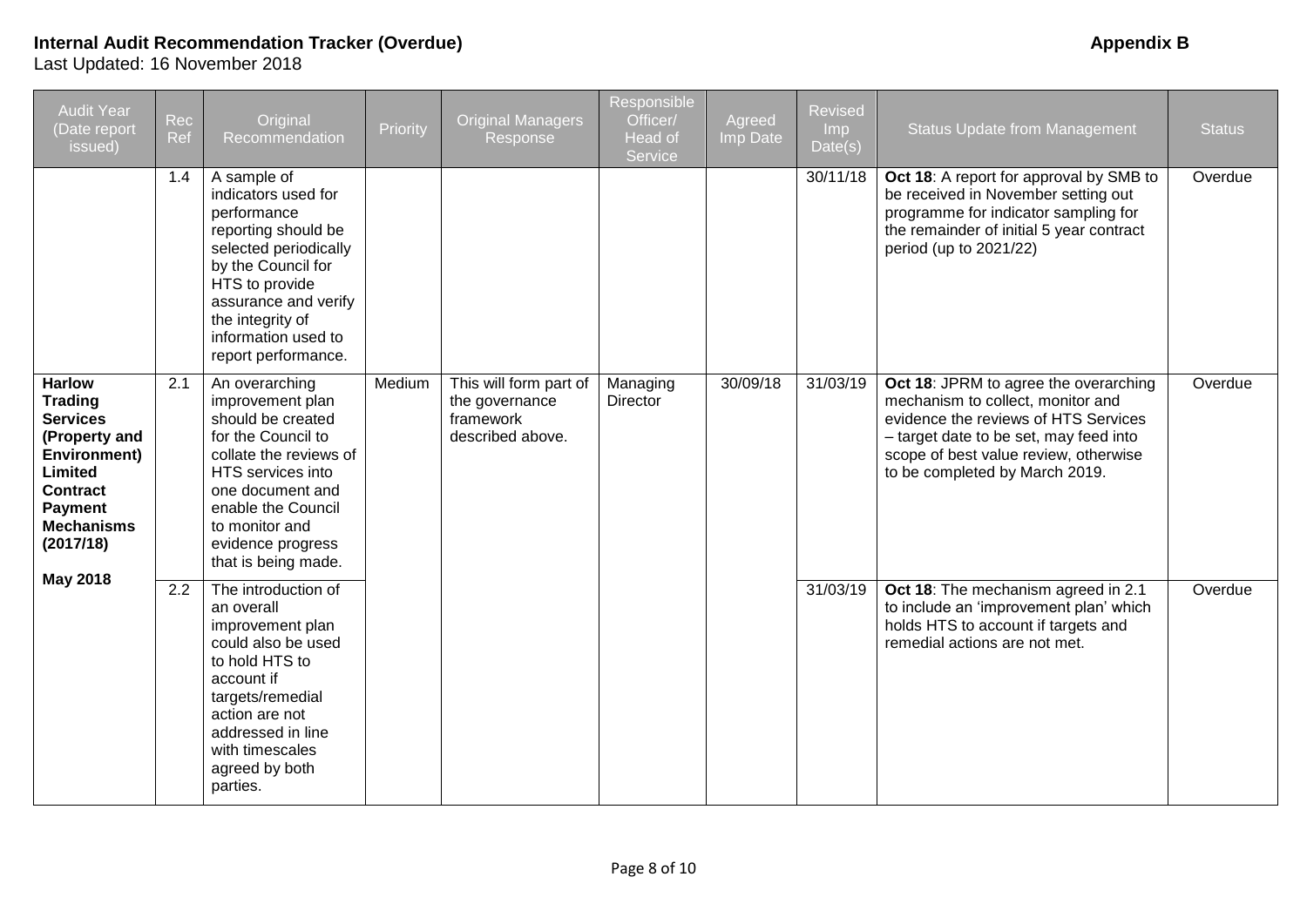| <b>Audit Year</b><br>(Date report<br>issued)                         | Rec<br>Ref     | Original<br>Recommendation                                                                                                                                                                                                                                                                                                                                                                                                                                                                                                                                                                 | Priority | <b>Original Managers</b><br>Response                                                                                                                                                                                                                                                                                                                                                                                                                                                                             | Responsible<br>Officer/<br><b>Head of</b><br>Service    | Agreed<br>Imp Date | <b>Revised</b><br>Imp<br>Date(s) | <b>Status Update from Management</b>                                                                                                                                                                                                                                                                                                                                   | <b>Status</b> |
|----------------------------------------------------------------------|----------------|--------------------------------------------------------------------------------------------------------------------------------------------------------------------------------------------------------------------------------------------------------------------------------------------------------------------------------------------------------------------------------------------------------------------------------------------------------------------------------------------------------------------------------------------------------------------------------------------|----------|------------------------------------------------------------------------------------------------------------------------------------------------------------------------------------------------------------------------------------------------------------------------------------------------------------------------------------------------------------------------------------------------------------------------------------------------------------------------------------------------------------------|---------------------------------------------------------|--------------------|----------------------------------|------------------------------------------------------------------------------------------------------------------------------------------------------------------------------------------------------------------------------------------------------------------------------------------------------------------------------------------------------------------------|---------------|
| <b>Absence</b><br><b>Management</b><br>(2017/18)<br><b>June 2018</b> | $\overline{1}$ | The Sickness<br>Absence<br><b>Management Policy</b><br>should be updated to<br>require HR to be<br>notified by line<br>managers, on the<br>first day of absence,<br>when a staff member<br>is absent due to<br>illness. However,<br>this audit recognises<br>that implementation<br>of this<br>recommendation<br>may be hampered<br>by system<br>limitations.<br>In the interim period,<br>Managers should be<br>reminded that Self<br>Certifications, Fit<br>Notes, and Return to<br>Work forms must be<br>submitted to HR, as<br>appropriate, for all<br>periods of sickness<br>absence. | Medium   | <b>The Sickness</b><br>Absence<br><b>Management Policy</b><br>will be reviewed to<br>address the<br>recommendation,<br>including suggested<br>system<br>improvements to aid<br>implementation. In<br>the meantime all<br>staff will be<br>reminded of the<br>correct recording<br>and notification of<br>all periods of<br>sickness. This will<br>be through both the<br>Senior Management<br>Board and Third<br>Tier Manager's<br>meetings. In<br>addition an item in<br>WIS will reinforce<br>the requirement. | <b>HR Manager</b><br>/ Interim<br>Head of<br>Governance | 30/09/18           | 30/11/18                         | Oct 18: The Governance Team plan<br>has set the review of the policy to end<br>of November 2018, thereafter there is<br>the necessity to engage with SMB and<br>the recognised trade union as part of<br>HC commitments, Once the policy has<br>been finalised and agreed relevant<br>implementation processes and where<br>applicable training, following thereafter. | Overdue       |
| <b>Absence</b><br><b>Management</b><br>(2017/18)<br><b>June 2018</b> | 3              | All absence<br>management<br>policies should be<br>subject to regular,<br>planned reviews.<br>Review dates should<br>be recorded on the<br>documents to help<br>ensure that the<br>required reviews are                                                                                                                                                                                                                                                                                                                                                                                    | Low      | As part of the<br>Sickness Absence<br><b>Management Policy</b><br>review, all related<br>absence<br>management<br>policies will be<br>reviewed to reflect<br>current law and<br>good practice. This                                                                                                                                                                                                                                                                                                              | <b>HR Manager</b>                                       | 30/09/18           | 31/03/19                         | Oct 18: Policy review commitments<br>have been made for 2018/19. Where<br>links are made with other policies they<br>will be updated accordingly and subject<br>to competing commitments.                                                                                                                                                                              | Overdue       |